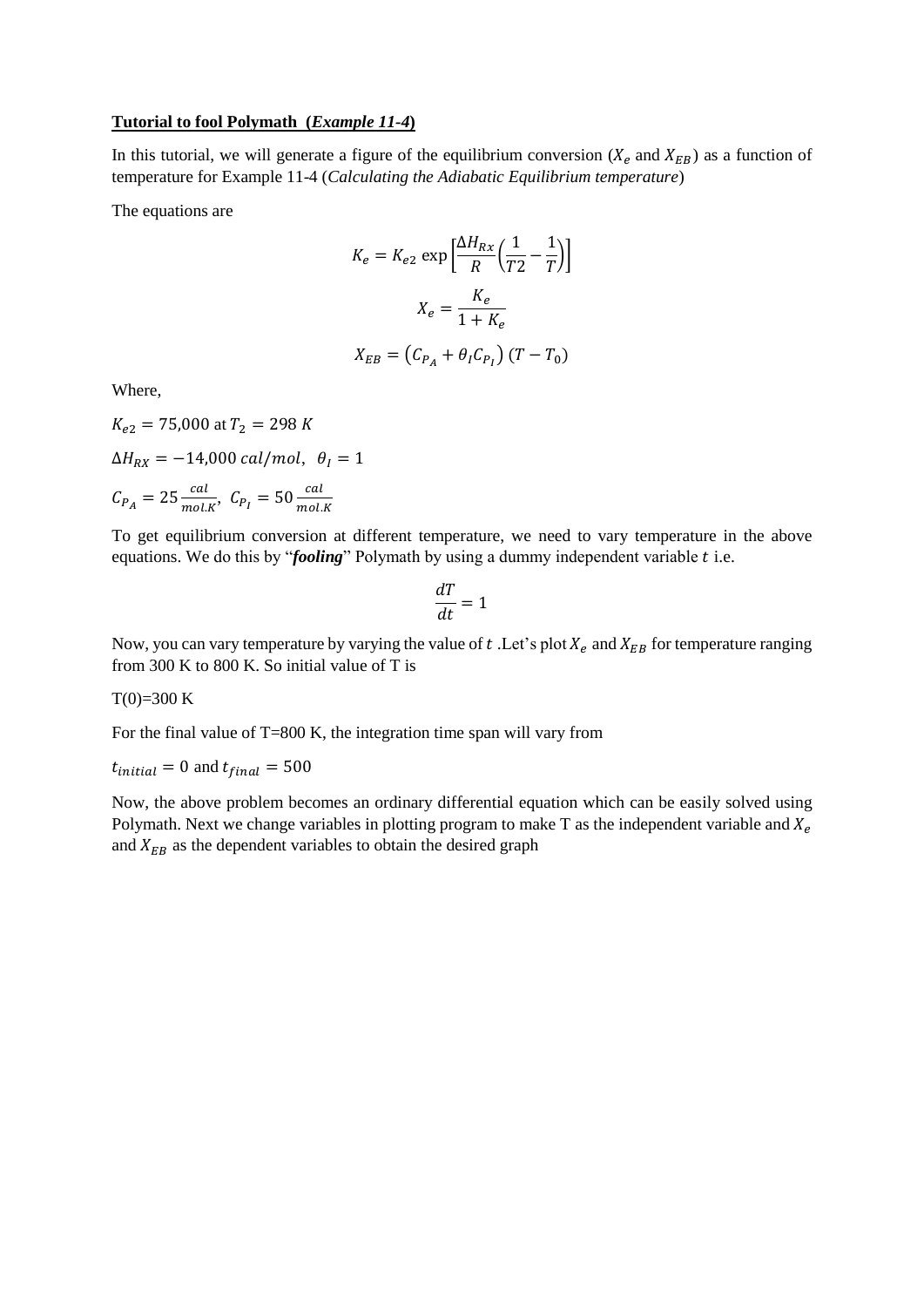**Step 1:** Now open the polymath software. If you don't have it, then refer to the installation instruction available at<http://www.umich.edu/~elements/5e/software/polymath.html>

You will see the following window when you open the polymath

|              | POLYMATH 6.10 Educational Release                                                                                                                                                                                                             |                |     |  |  |  |  | $\Box$<br>$\Box$ | ⅏ |
|--------------|-----------------------------------------------------------------------------------------------------------------------------------------------------------------------------------------------------------------------------------------------|----------------|-----|--|--|--|--|------------------|---|
| File Program |                                                                                                                                                                                                                                               | Window Help    |     |  |  |  |  |                  |   |
|              | $\left\lceil \frac{1}{2}\right\rceil$ . $\left\lceil \frac{1}{2}\right\rceil$ . $\left\lceil \frac{1}{2}\right\rceil$ . $\left\lceil \frac{1}{2}\right\rceil$ . $\left\lceil \frac{1}{2}\right\rceil$ . $\left\lceil \frac{1}{2}\right\rceil$ |                |     |  |  |  |  |                  |   |
|              |                                                                                                                                                                                                                                               |                |     |  |  |  |  |                  |   |
|              |                                                                                                                                                                                                                                               |                |     |  |  |  |  |                  |   |
|              |                                                                                                                                                                                                                                               |                |     |  |  |  |  |                  |   |
|              |                                                                                                                                                                                                                                               |                |     |  |  |  |  |                  |   |
|              |                                                                                                                                                                                                                                               |                |     |  |  |  |  |                  |   |
|              |                                                                                                                                                                                                                                               |                |     |  |  |  |  |                  |   |
|              |                                                                                                                                                                                                                                               |                |     |  |  |  |  |                  |   |
|              |                                                                                                                                                                                                                                               |                |     |  |  |  |  |                  |   |
| 3:14 PM      |                                                                                                                                                                                                                                               | 3/25/2017 CAPS | NUM |  |  |  |  |                  |   |

**Step 2:** Here, we need to use Differential equation solver, so click on the "Program" tab present on the toolbar and select DEQ Differential Equations. You can also refer to step-by-step Polymath tutorial for solving DEQ present a[t http://www.umich.edu/~elements/5e/software/polymath.html](http://www.umich.edu/~elements/5e/software/polymath.html)

| File | Window<br>Program<br>Help                                     |          |  |
|------|---------------------------------------------------------------|----------|--|
| ◘    | <b>LEQ Linear Equations</b><br><b>NLE Nonlinear Equations</b> | 0000人!每? |  |
|      | DEQ Differential Equations                                    |          |  |
|      | <b>REG Regression</b>                                         |          |  |
|      |                                                               |          |  |
|      |                                                               |          |  |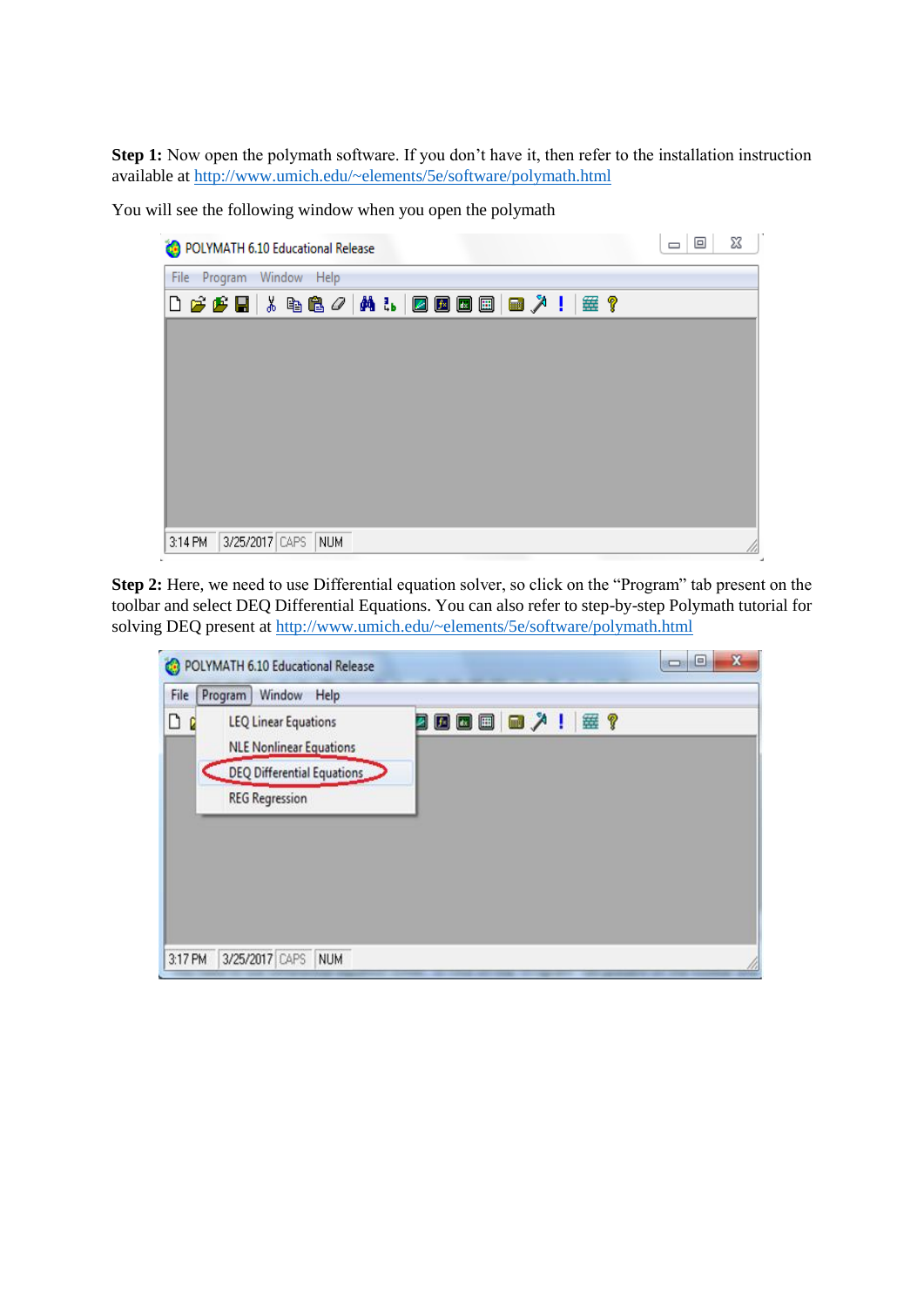**Step 3:** To enter the differential equations, press the "**d(x)+**" button present on the menu bar (shown by red circle in the below screenshot). This will bring up a dialogue box in which you can enter your differential equation. You will also need to specify an initial value for the differential variable. Enter the differential equation for T and click "Done" button

|                                                                                                                             | $\Box$<br>$\equiv$<br>POLYMATH 6.10 Educational Release - [Ordinary Differential Equations Solver] | X        |
|-----------------------------------------------------------------------------------------------------------------------------|----------------------------------------------------------------------------------------------------|----------|
| u.<br>Program<br>File                                                                                                       | Differential Equations Solver: Enter Differential Equation                                         | 日<br>l x |
| $\boldsymbol{\beta}$ $\boldsymbol{\beta}$ define<br>' ക<br>D<br>▒ ❶ 图<br>તહી<br>$\mathbf{v}_+$<br>Differential Equations: 0 | Enter the differential equation:<br>d(<br>1                                                        |          |
|                                                                                                                             | d (l<br>Set the initial value:                                                                     |          |
|                                                                                                                             | $T(0) = 300$                                                                                       |          |
|                                                                                                                             | <b>Comment:</b>                                                                                    |          |
| ∢                                                                                                                           | Clear<br>Cancel<br>Done                                                                            | Þ        |
| No File<br>Ln 1                                                                                                             |                                                                                                    |          |
| 3/25/2017<br>3:22 PM                                                                                                        | CAPS<br><b>NUM</b>                                                                                 |          |

**Step 4:** You will find that your differential equation is entered in the main window. Now press "**x=+**" button to enter all the explicit equation and parameter values. Enter the expression for Kc and click "Done" as shown below

| X<br>$\Box$<br>POLYMATH 6.10 Educational Release - [Ordinary Differential Equations Solver]                                                                                                                                                                                                                                                           |
|-------------------------------------------------------------------------------------------------------------------------------------------------------------------------------------------------------------------------------------------------------------------------------------------------------------------------------------------------------|
| File Program Edit Format Problem Examples Window Help<br>$ \sigma$ $\times$                                                                                                                                                                                                                                                                           |
| 668 X & & 0   A &   0 0 0 0   0   X<br>塞?                                                                                                                                                                                                                                                                                                             |
| <b>EO M</b><br>RKF45 - Lable C Graph V Report<br>તણ[×⊧                                                                                                                                                                                                                                                                                                |
| Differential Equations: 1 Augustan Fountione: 0 X Initial and/or final values of the independent differential variable not set.<br>Differential Equations Solver: Enter Explicit Equation<br>$d(T) / d(t) = 1$<br>$T(0) = 300$<br>Enter the explicit equation:<br>=   Kc2*EXP((dH/R)*((1/T2)-(1/T)))<br>Кc<br><b>Comment:</b><br>Cancel<br>Clear<br>∢ |
| No File<br>Ln <sub>3</sub><br>No Title                                                                                                                                                                                                                                                                                                                |
| 3/25/2017 CAPS<br>NUM<br>4:10 PM                                                                                                                                                                                                                                                                                                                      |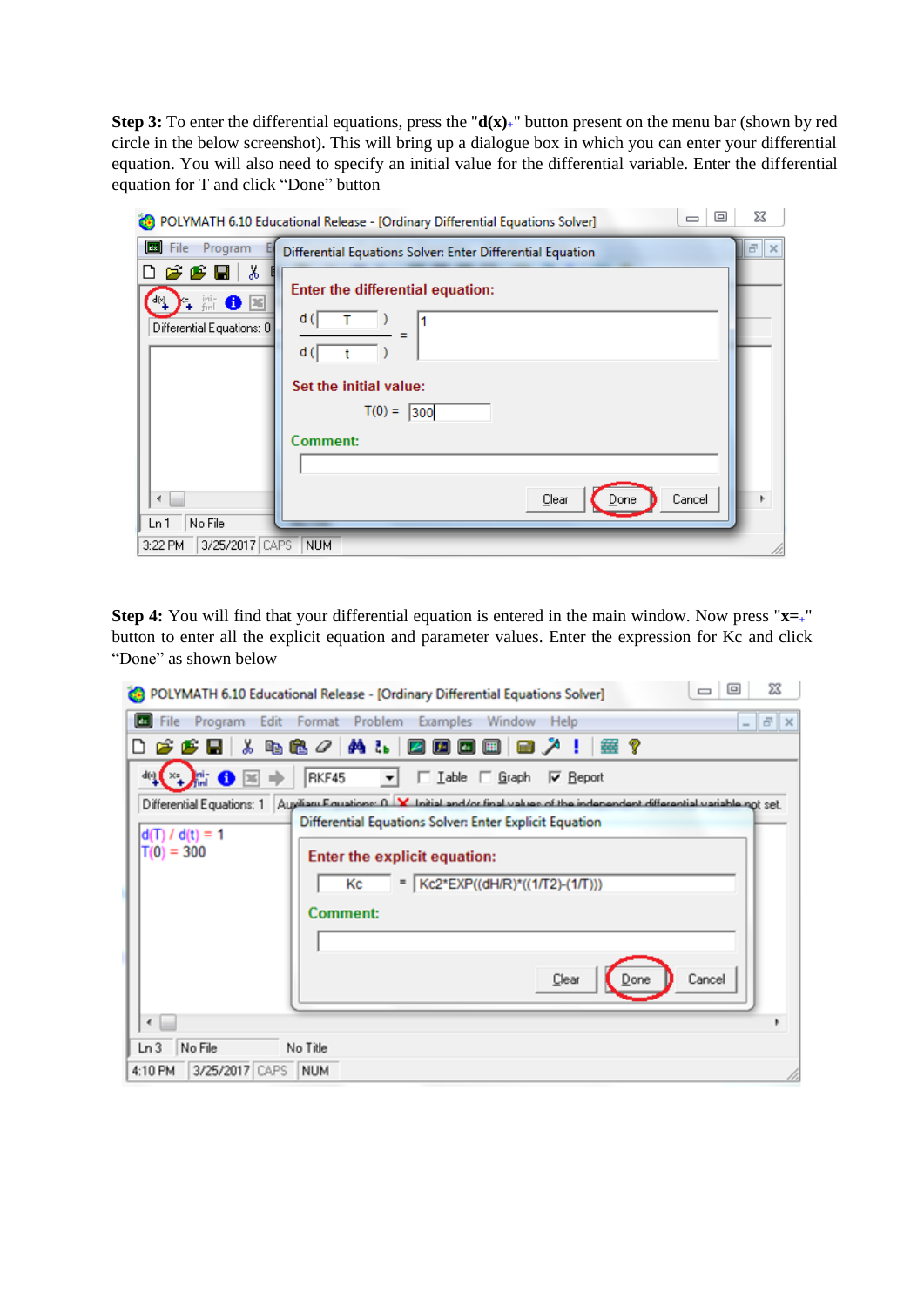**Step 5:** Similarly enter all other explicit equations and parameter values in the window



**Step 6:** You have now entered both the differential equations and the explicit equation. Now you need to set the time span for which you want to perform the integration. To specify the initial and final values of t, click the "**ini-finl**" button present on the menu bar. A dialogue box will appear again. Enter the initial and final value of t in the space provided. In this case t initial =0 and t final=500 and then press Ok

|                                                                                                                                                                           | POLYMATH 6.10 Educational Release - [Ordinary Differential Equations Solver]                                                           | X<br>▣<br>$\Rightarrow$ |
|---------------------------------------------------------------------------------------------------------------------------------------------------------------------------|----------------------------------------------------------------------------------------------------------------------------------------|-------------------------|
|                                                                                                                                                                           | File Program Edit Format Problem Examples Window Help                                                                                  | $ B$ $x$                |
| D                                                                                                                                                                         | GSB & QC/ALDDDB B/! #?                                                                                                                 |                         |
|                                                                                                                                                                           |                                                                                                                                        |                         |
|                                                                                                                                                                           | Differential Equations: 1   Auxiliary Equations: 11   X   Initial and/or final values of the independent differential variable not set |                         |
| $d(T) / d(t) = 1$                                                                                                                                                         |                                                                                                                                        |                         |
| $T(0) = 300$<br>Kc = Kc2*EXP((dH/R)*((1/T2)-(1<br>$R = 1.987$<br>$Kc2 = 75000$<br>$dH = -14000$<br>$T2 = 298$<br>$CpA=25$<br>thetal=1<br>CPI=50<br>To=480<br>Xe=Kc/(1+Kc) | <b>Polymath Guide</b><br>Step #2 of 2<br>Enter <b final="" value.<br="">500</b>                                                        | ×<br>Cancel<br>≝        |
| XEB=(CpA+thetal*CPI)*(T-To)/(-dH)<br>$\leftarrow$                                                                                                                         |                                                                                                                                        |                         |
| Ln 13 No File<br>No Title<br>3/25/2017 CAPS NUM<br>4:11 PM                                                                                                                |                                                                                                                                        |                         |
|                                                                                                                                                                           |                                                                                                                                        |                         |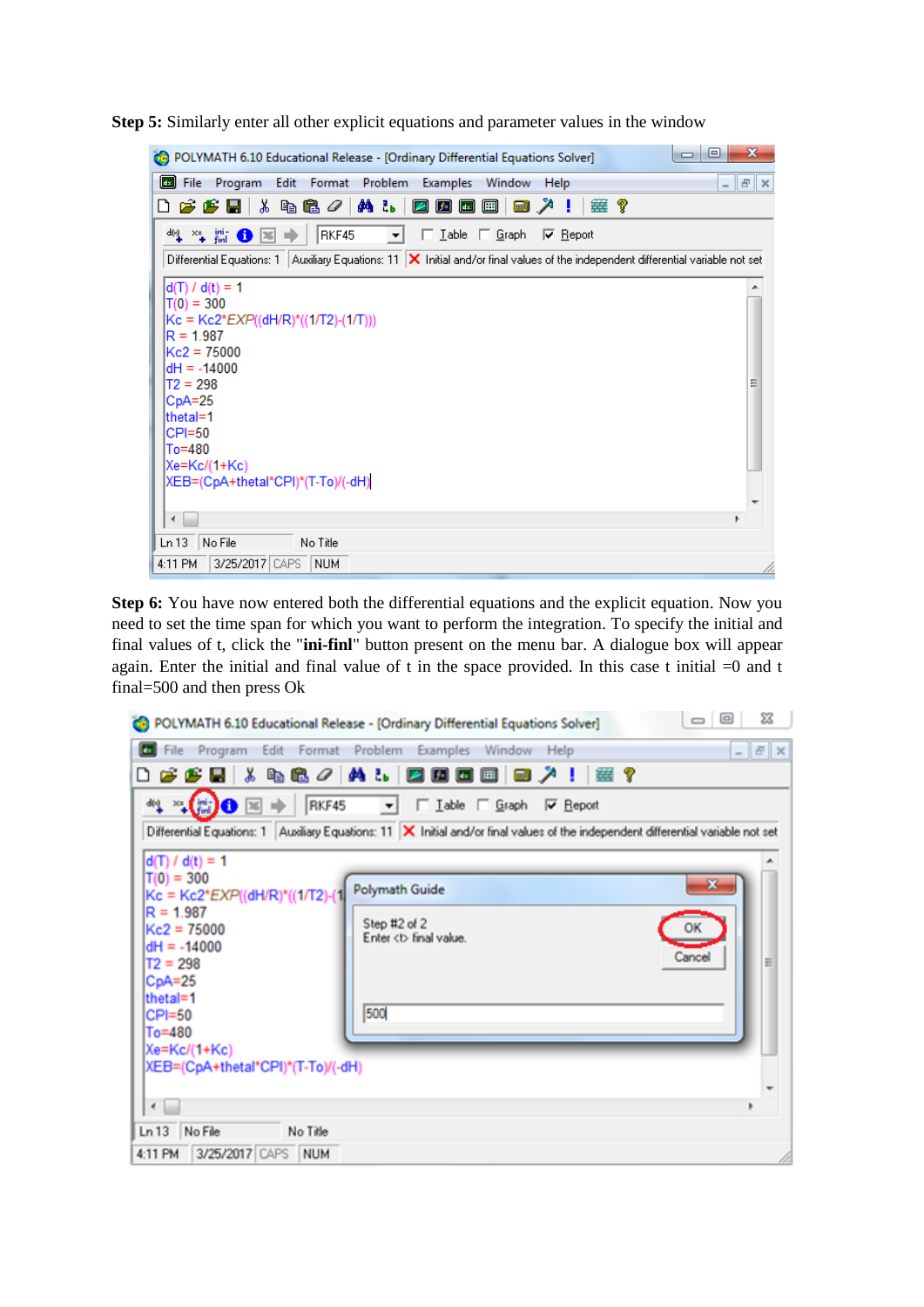**Step 7:** When all of the necessary information has been specified, the screen will look like this. Check the box corresponding to graph option to generate the graph in addition to report. Next click on the pink arrow  $\Rightarrow$  to have Polymath perform the integration.

| Cu File Program Edit Format Problem<br>Examples Window<br>Help                                           | $ E$ $\times$ |
|----------------------------------------------------------------------------------------------------------|---------------|
| $D$ $\boldsymbol{\beta}$ $\boldsymbol{\beta}$ is a consequent to $\boldsymbol{\beta}$<br>国国国<br>国国入!医?   |               |
| I Table IV Graph IV Beport<br>** 1 ● N → RKF45<br>$\bullet$                                              |               |
| Differential Equations: 1 Auxiliary Equations: 11 / Ready for solution                                   |               |
| $d(T)/d(t) = 1$<br>$T(0) = 300$<br>$Kc = Kc2*EXP((dH/R)^*(1/T2)+(1/T)))$<br>$R = 1.987$<br>$Kc2 = 75000$ |               |
| $dH = -14000$<br>$T2 = 298$<br>$CpA=25$<br>thetal=1<br>$CP1=50$<br>$To = 480$<br>Xe=Kc/(1+Kc)            | E             |
| XEB=(CpA+thetal*CPI)*(T-To)/(-dH)<br>$t(0) = 0$                                                          |               |
| $t(f) = 500$                                                                                             |               |
| $\leftarrow$                                                                                             | ٠             |

**Step 8:** The following report will be generated which gives initial and final values of every variable present, the minimum and maximum values of the variables in the given interval, and the equations you entered. Click on "X" to close the report and obtain graph

| 480 人员 网络西西西人 医人名<br>œ.<br>Variable Initial value Minimal value Maximal value Final value<br>CpA<br>25.<br>25.<br>25.<br>25.<br>ı<br>2<br>CPI<br>50.<br>50.<br>50.<br>50.<br>3<br>$-1.4E + 04$<br>$-1.4E + 04$<br>$-1.4E + 04$<br>$-1.4E + 04$<br>dH<br>Kc<br>0.0270214<br>4<br>$6,406E+04$<br>6.406E+04<br>0.0270214<br>5<br>Kc2<br>7.5E+04<br>$7.5E + 04$<br>7.5E+04<br>$7.5E + 04$<br>R<br>1.987<br>1.987<br>1.987<br>1.987<br>б<br>500.<br>7<br>0<br>500.<br>t<br>0<br>T<br>300.<br>300.<br>800.<br>800.<br>T <sub>2</sub><br>298.<br>298.<br>298.<br>298.<br>9<br>1.<br>1.<br>1.<br>1.<br>480.<br>480.<br>480.<br>480.<br>0.9999844<br>0.0263105<br>0.9999844<br>0.0263105<br>$-0.9642857$<br>$-0.9642857$<br>1.714286<br>1.714286<br>POLYMATH Report |                                                                                                        | G H | S File Edit Window Help<br>$\mathbf{x}$ |  |  | u |
|------------------------------------------------------------------------------------------------------------------------------------------------------------------------------------------------------------------------------------------------------------------------------------------------------------------------------------------------------------------------------------------------------------------------------------------------------------------------------------------------------------------------------------------------------------------------------------------------------------------------------------------------------------------------------------------------------------------------------------------------------------|--------------------------------------------------------------------------------------------------------|-----|-----------------------------------------|--|--|---|
| 8<br>10 thetal<br>$11$ To<br>$12 \times e$<br>13 XEB                                                                                                                                                                                                                                                                                                                                                                                                                                                                                                                                                                                                                                                                                                       |                                                                                                        |     |                                         |  |  |   |
|                                                                                                                                                                                                                                                                                                                                                                                                                                                                                                                                                                                                                                                                                                                                                            | <b>POLYMATH Report</b><br>Ordinary Differential Equations<br><b>Calculated values of DEQ variables</b> |     | 25-Mar-2017                             |  |  |   |
|                                                                                                                                                                                                                                                                                                                                                                                                                                                                                                                                                                                                                                                                                                                                                            |                                                                                                        |     |                                         |  |  |   |
|                                                                                                                                                                                                                                                                                                                                                                                                                                                                                                                                                                                                                                                                                                                                                            |                                                                                                        |     |                                         |  |  |   |
|                                                                                                                                                                                                                                                                                                                                                                                                                                                                                                                                                                                                                                                                                                                                                            |                                                                                                        |     |                                         |  |  |   |
|                                                                                                                                                                                                                                                                                                                                                                                                                                                                                                                                                                                                                                                                                                                                                            |                                                                                                        |     |                                         |  |  |   |
|                                                                                                                                                                                                                                                                                                                                                                                                                                                                                                                                                                                                                                                                                                                                                            |                                                                                                        |     |                                         |  |  |   |
|                                                                                                                                                                                                                                                                                                                                                                                                                                                                                                                                                                                                                                                                                                                                                            |                                                                                                        |     |                                         |  |  |   |
|                                                                                                                                                                                                                                                                                                                                                                                                                                                                                                                                                                                                                                                                                                                                                            |                                                                                                        |     |                                         |  |  |   |
|                                                                                                                                                                                                                                                                                                                                                                                                                                                                                                                                                                                                                                                                                                                                                            |                                                                                                        |     |                                         |  |  |   |
|                                                                                                                                                                                                                                                                                                                                                                                                                                                                                                                                                                                                                                                                                                                                                            |                                                                                                        |     |                                         |  |  |   |
|                                                                                                                                                                                                                                                                                                                                                                                                                                                                                                                                                                                                                                                                                                                                                            |                                                                                                        |     |                                         |  |  |   |
|                                                                                                                                                                                                                                                                                                                                                                                                                                                                                                                                                                                                                                                                                                                                                            |                                                                                                        |     |                                         |  |  |   |
|                                                                                                                                                                                                                                                                                                                                                                                                                                                                                                                                                                                                                                                                                                                                                            |                                                                                                        |     |                                         |  |  |   |
|                                                                                                                                                                                                                                                                                                                                                                                                                                                                                                                                                                                                                                                                                                                                                            |                                                                                                        |     |                                         |  |  |   |
|                                                                                                                                                                                                                                                                                                                                                                                                                                                                                                                                                                                                                                                                                                                                                            |                                                                                                        |     |                                         |  |  |   |
|                                                                                                                                                                                                                                                                                                                                                                                                                                                                                                                                                                                                                                                                                                                                                            |                                                                                                        |     |                                         |  |  |   |
| No File                                                                                                                                                                                                                                                                                                                                                                                                                                                                                                                                                                                                                                                                                                                                                    |                                                                                                        |     |                                         |  |  |   |
|                                                                                                                                                                                                                                                                                                                                                                                                                                                                                                                                                                                                                                                                                                                                                            |                                                                                                        |     |                                         |  |  |   |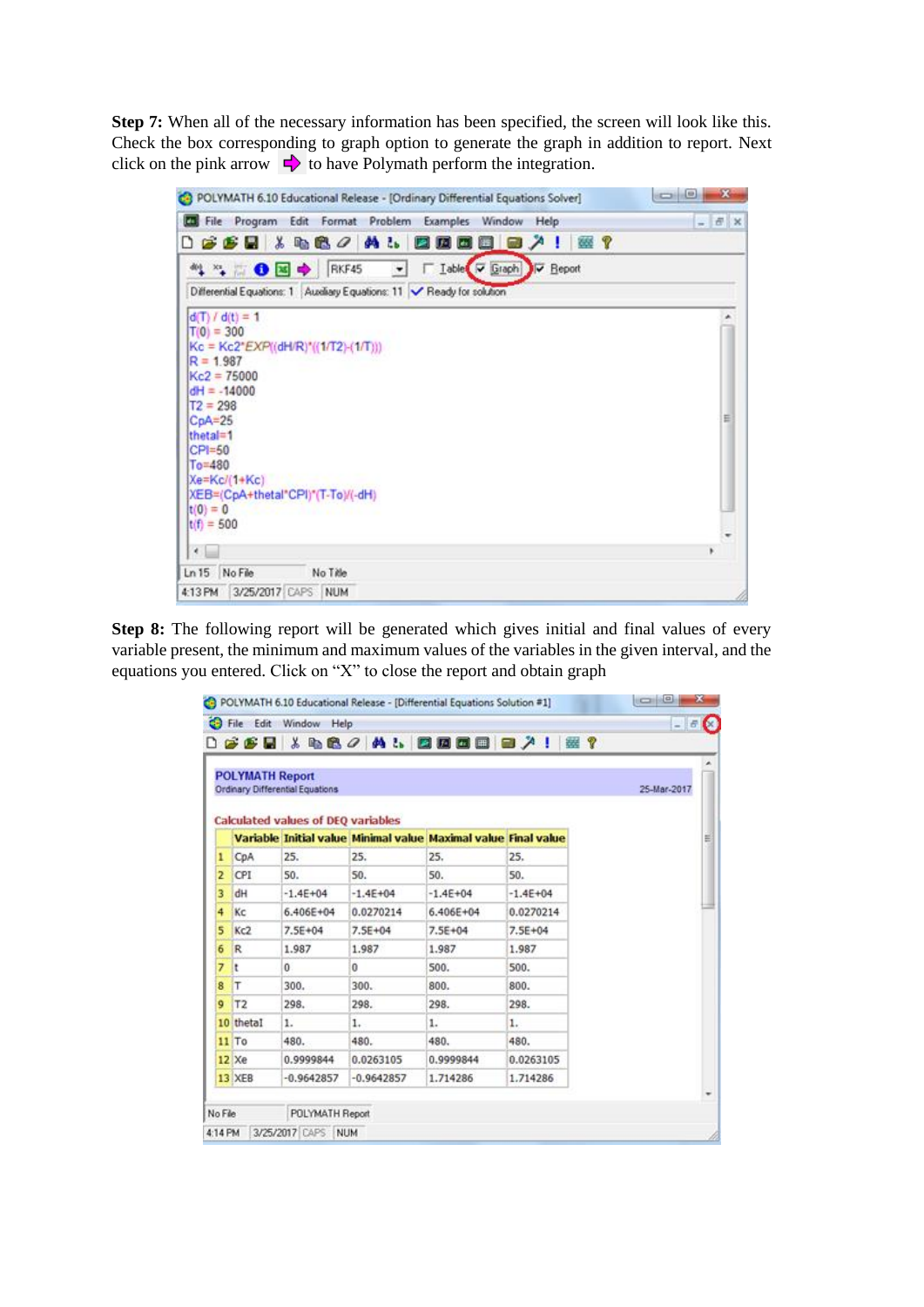**Step 9**: The following graph will be generated. By default, polymath plots all dependent variable on Y axis and independent variable on X axis. In this case, dependent variable is *T* and independent variable is *t*. To select the variable you want to plot, double click on the graph or click on graph button present on left panel (shown below). This will open up a dialogue box.



**Step 10**: You can now select independent variable from drop- down menu and dependent variable by checking/unchecking the boxes next to the variable name. In this case, you want to plot X and XEB as a function of Temperature. So select independent variable as T. Check the boxes corresponding to Xe and XEB and uncheck the box for T. After you are done, hit Close button

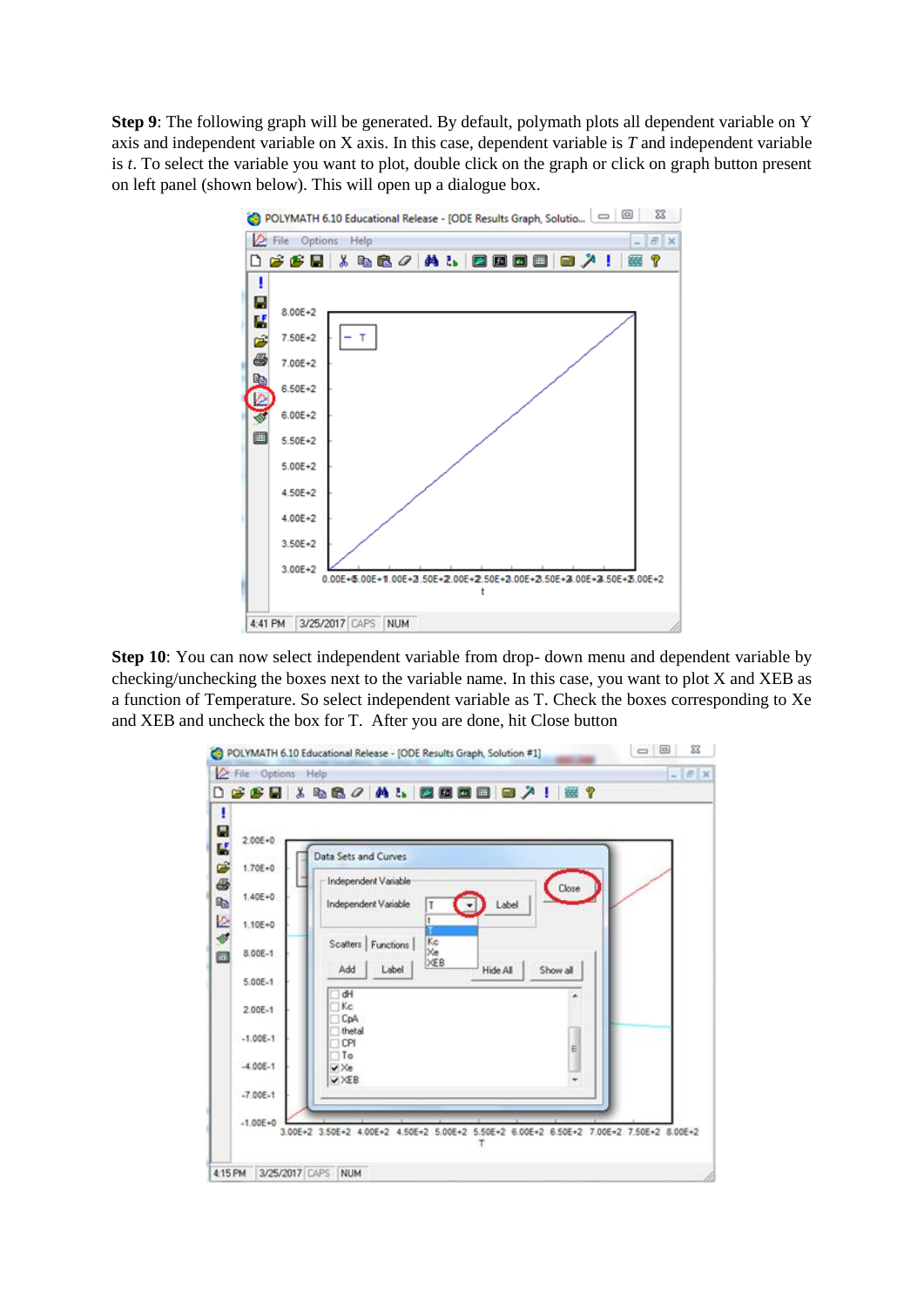**Step 11**: Now your graph will change as shown. The axis mark up and scaling is not very convenient to read. So let's edit graph properties. Right click on graph and select "Format" or click on brush button present on the left panel.



**Step 12**: This will open up a dialogue box where you can edit graph properties. Click on "Titles" tab to add title to the graph. Enter the title as "Xe and XEB as a function of T"

| x<br><b>CO</b><br>POLYMATH 6.10 Educational Release - [ODE Results Graph, Soluti                                                                                                                                                                                                |
|---------------------------------------------------------------------------------------------------------------------------------------------------------------------------------------------------------------------------------------------------------------------------------|
| ⊘<br>Options Help<br>File<br>Ð<br>$\times$                                                                                                                                                                                                                                      |
| G & H & & & 0   M &<br>$\blacksquare$ $\blacksquare$ $\blacksquare$<br>■ 入<br>?<br>箠                                                                                                                                                                                            |
| <b>Graph Properties</b><br>Ч<br>Ľ<br>Curves Titles X, Y axis   Fonts   Scale & Margins  <br>ಕ<br>Close<br>Title<br>s<br>Xe and XEB as a function of T<br>þb<br>Sub Title<br>H<br>$-1.00E + 0$<br>3.00E+2.50E+2.00E+2.00E+2.50E+2.00E+2.50E+2.00E+2.50E+2.00E+2.50E+2.00E+2<br>т |
| 12:56 PM<br>4/2/2017 CAPS<br><b>NUM</b>                                                                                                                                                                                                                                         |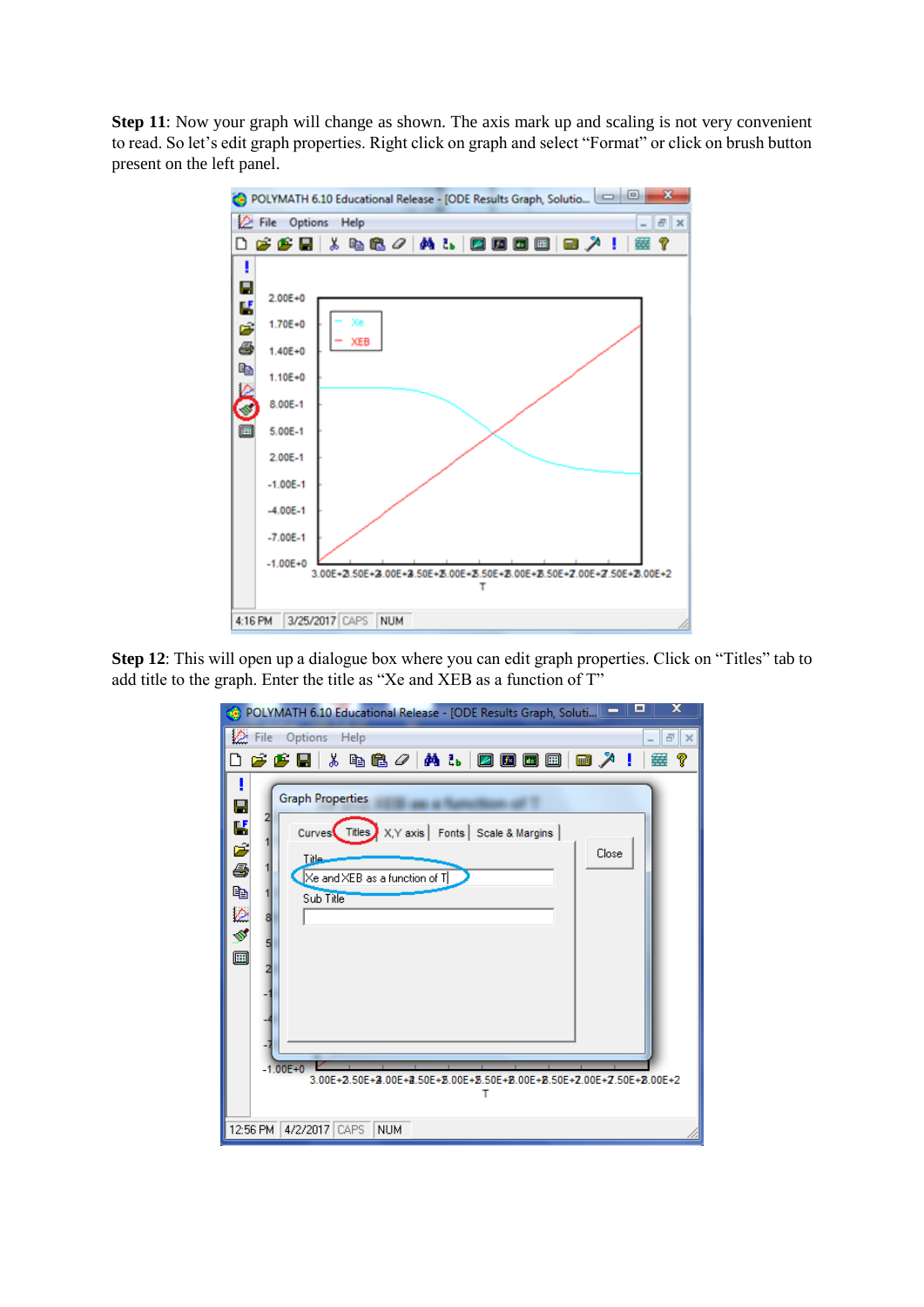**Step 13**: Now, Click on "X, Y" axis tab to change the decimal point of axis numbers. From the drop down menu, select 0 for X Axis and 0.0 for Y axis

|                |        | File Options Help       |                              |                          |              |           |     |           |                         |                                 |     |       | F X    |
|----------------|--------|-------------------------|------------------------------|--------------------------|--------------|-----------|-----|-----------|-------------------------|---------------------------------|-----|-------|--------|
|                |        |                         |                              |                          |              |           |     |           |                         | 0 6 6 5 6 % & 6 4 6 6 6 6 6 6 7 |     | ч     | P<br>₩ |
| ı              |        |                         |                              |                          |              |           |     |           |                         |                                 |     |       |        |
| Η              |        | <b>Graph Properties</b> |                              |                          |              |           |     |           |                         |                                 |     |       |        |
| <b>SP 65</b>   |        |                         |                              | Curves Titles            | X, Y axis    |           |     |           | Fonts   Scale & Margins |                                 |     |       |        |
|                |        |                         |                              |                          |              |           |     |           |                         |                                 |     | Close |        |
|                |        |                         |                              | Label Format             |              |           |     | Gridlines |                         |                                 |     |       |        |
| q,             |        |                         | X Axis                       | 10                       |              | O         |     |           | $\Gamma$ $\times$ axis  |                                 |     |       |        |
| ø,             |        |                         | Y Axis                       | 0.0                      |              | $\bullet$ |     |           | $\Gamma$ Y axis         |                                 |     |       |        |
| $\blacksquare$ |        |                         |                              |                          |              | ٠         |     |           |                         |                                 |     |       |        |
|                |        |                         |                              | Axis Ticks 0.00<br>0.000 |              |           |     |           |                         |                                 |     |       |        |
|                |        |                         | $\overline{\mathbf{v}}$ Zoom | 0.0000<br>0.00000        |              | E         |     |           |                         |                                 |     |       |        |
|                |        |                         |                              | $\Box$ Zoom 0.0E+0       |              |           |     |           |                         |                                 |     |       |        |
|                |        |                         |                              | $0.00E + 0$              | $0.000E + 0$ |           |     |           |                         |                                 |     |       |        |
|                |        |                         |                              |                          |              |           |     |           |                         |                                 |     |       |        |
|                |        |                         |                              |                          |              |           |     |           |                         |                                 |     |       |        |
|                | $-1.0$ | 300                     |                              | 350                      | 400          | 450       | 500 | 550       | 600                     | 650                             | 700 | 750   | 800    |
|                |        |                         |                              |                          |              |           |     | т         |                         |                                 |     |       |        |

**Step 14**: Next, click on "Scale and Margins" tab to change the axis range. Under Y header, enter the value of Max=1 and Min=0. This defines the range of Y axis. Now click "Apply" Button

| <b>Graph Properties</b>                                                        |                  |       |
|--------------------------------------------------------------------------------|------------------|-------|
| Titles   X, Y axis   Fonts Scale & Margins<br><b>Curves</b>                    |                  |       |
| Scale<br>Υ<br>×<br>Max<br>800<br>1<br>Min<br>300<br>0                          | Apply<br>Restore | Close |
| Margins<br>Left<br>Top<br>1000<br>680<br>Right<br><b>Bottom</b><br>1100<br>720 |                  |       |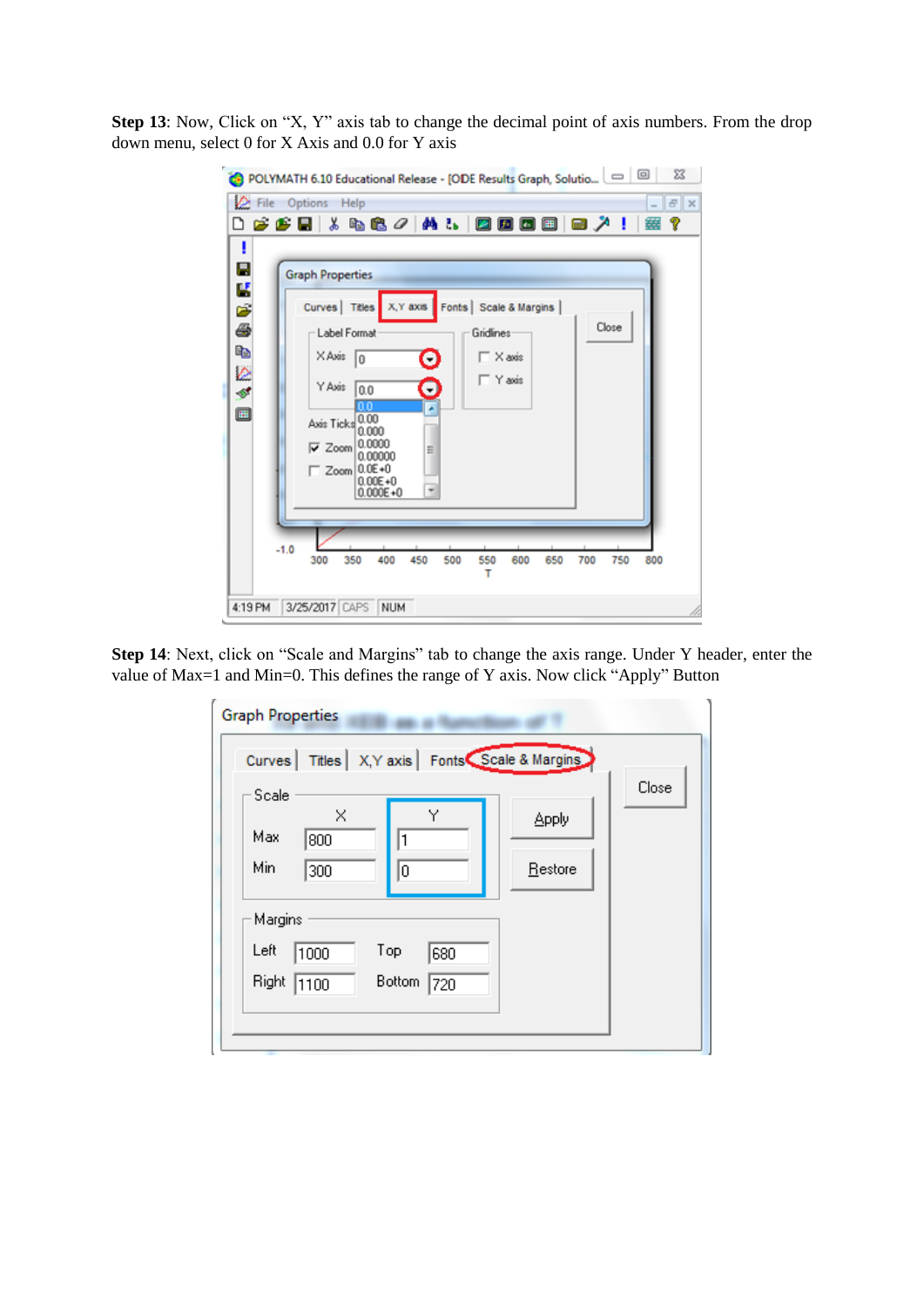**Step 15:** After you are done, press Close button. You will see that graph properties have changed as desired. The following graph shows Xe and XEB as a function of Temperature. You can now find the intersection of Xe and XEB to determine adiabatic equilibrium temperature



**Step 16:** Now let's obtain the graph of Xe and XEB for different inlet temperature. Let's evaluate at To=380 K. Close the above graph by clicking on X to go back to **Step 7**. Now change the value of To from 480 to 380 as shown below. Click on pink arrow to run the program

| POLYMATH 6.10 Educational Release - [Ordinary Differential Equat                                                                                                                                                                                                                                    | $\Sigma$<br>▣ |
|-----------------------------------------------------------------------------------------------------------------------------------------------------------------------------------------------------------------------------------------------------------------------------------------------------|---------------|
| Program Edit Format Problem Examples Window Help<br><b>Ed File</b>                                                                                                                                                                                                                                  | F X           |
| D 2 2 5 1 3 1 1 1 2 2 2 4 3 4<br>2 五 四 囲<br>画入<br>٠                                                                                                                                                                                                                                                 | T<br>- 1<br>巌 |
| 4 % 6 区→ RKF45<br>□ Iable 区 Graph 区 Report<br>▾                                                                                                                                                                                                                                                     |               |
| Differential Equations: 1   Auxiliary Equations: 11   ▶ Ready for solution                                                                                                                                                                                                                          |               |
| $d(T) / d(t) = 1$<br>$T(0) = 300$<br>$Kc = Kc2*EXP((dH/R)*(1/T2)-(1/T)))$<br>$R = 1.987$<br>$Kc2 = 75000$<br>$dH = -14000$<br>$T2 = 298$<br>$CpA = 25$<br>thetal = $1$<br>$ CP  = 50$<br>$To = 380$<br>$Xe = Kc/(1+Kc)$<br>XEB = (CpA+thetal*CPI)*(T-To)/(-dH)<br>$ t(0)  = 0$<br>$t(f) = 500$<br>н | Ξ             |
| $\leftarrow$                                                                                                                                                                                                                                                                                        |               |
| fooling polymath.pol<br>Ln 11<br>No Title                                                                                                                                                                                                                                                           |               |
| 4/2/2017 CAPS<br><b>NUM</b><br>1:10 PM                                                                                                                                                                                                                                                              |               |